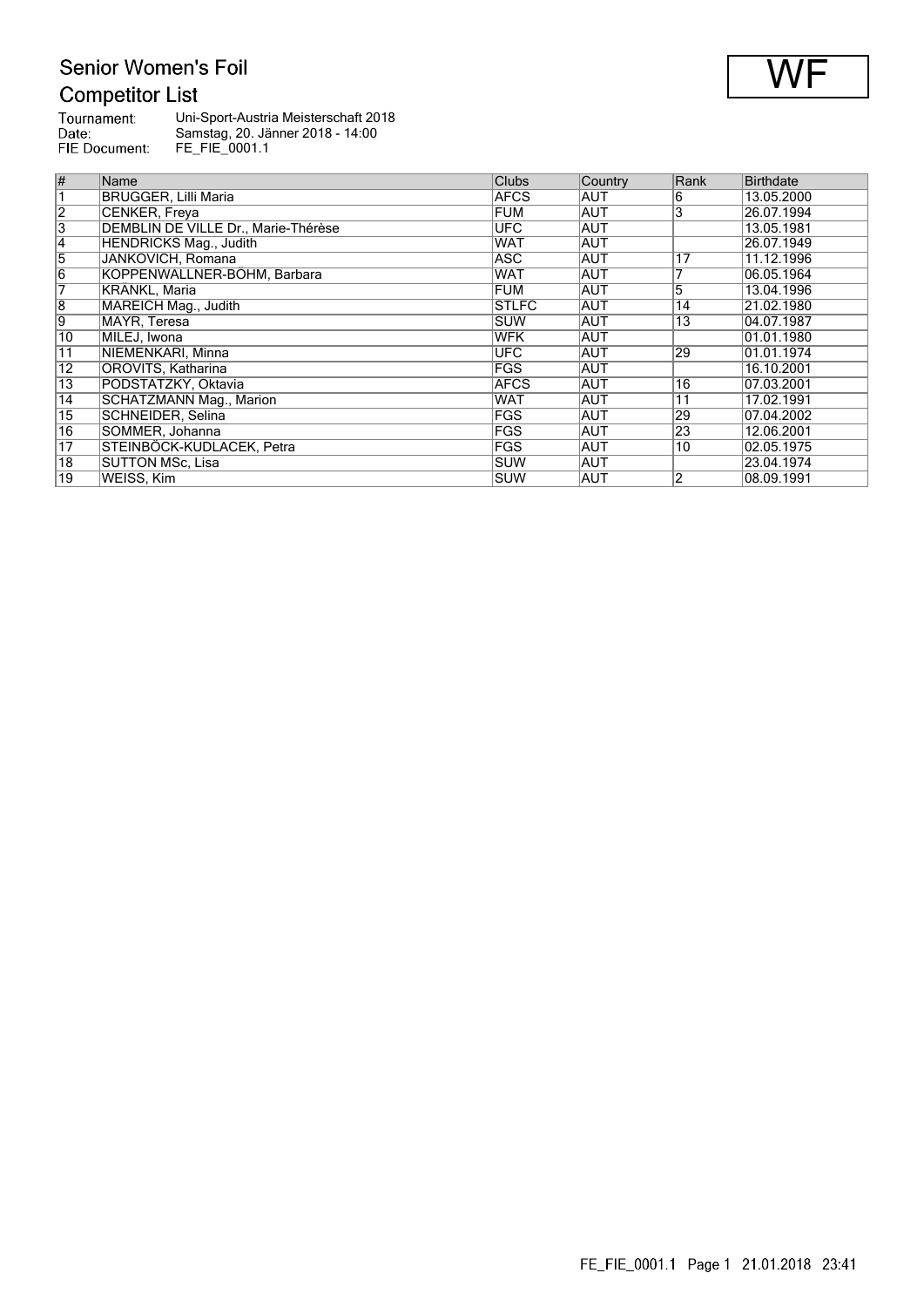## Senior Women's Foil Seeding for Round #1 - Pool

| Tournament:   | Uni-Sport-Austria Meisterschaft 2018 |
|---------------|--------------------------------------|
| Date:         | Samstag, 20. Jänner 2018 - 14:00     |
| FIE Document: | FE FIE 0001.2                        |
|               |                                      |

| Seed            | Name                                | Club         | Country    | Rank            | <b>Notes</b> |
|-----------------|-------------------------------------|--------------|------------|-----------------|--------------|
|                 | WEISS, Kim                          | SUW          | AUT        |                 |              |
| $\overline{2}$  | CENKER, Freya                       | FUM          | AUT        |                 |              |
| 3               | <b>KRÄNKL, Maria</b>                | FUM          | <b>AUT</b> | 5               |              |
| 4               | <b>BRUGGER, Lilli Maria</b>         | <b>AFCS</b>  | <b>AUT</b> | 6               |              |
| $\overline{5}$  | KOPPENWALLNER-BÖHM, Barbara         | <b>WAT</b>   | <b>AUT</b> |                 |              |
| 6               | STEINBÖCK-KUDLACEK, Petra           | <b>FGS</b>   | AUT        | 10              |              |
| 7               | <b>SCHATZMANN Mag., Marion</b>      | <b>WAT</b>   | <b>AUT</b> | $\overline{11}$ |              |
| $\overline{8}$  | MAYR. Teresa                        | <b>ISUW</b>  | AUT        | $\overline{13}$ |              |
| $\overline{9}$  | MAREICH Mag., Judith                | <b>STLFC</b> | <b>AUT</b> | 14              |              |
| 10              | PODSTATZKY, Oktavia                 | <b>AFCS</b>  | AUT        | 16              |              |
| 11              | JANKOVICH, Romana                   | ASC          | AUT        | 17              |              |
| $\overline{12}$ | SOMMER, Johanna                     | <b>FGS</b>   | AUT        | 23              |              |
| $\overline{13}$ | NIEMENKARI, Minna                   | <b>UFC</b>   | AUT        | 29              |              |
| 14              | SCHNEIDER, Selina                   | <b>FGS</b>   | AUT        | 29              |              |
| $\overline{15}$ | SUTTON MSc. Lisa                    | SUW          | <b>AUT</b> |                 |              |
| 16              | <b>HENDRICKS Mag., Judith</b>       | <b>WAT</b>   | <b>AUT</b> |                 |              |
| $\overline{17}$ | MILEJ. Iwona                        | <b>WFK</b>   | AUT        |                 |              |
| $\overline{18}$ | DEMBLIN DE VILLE Dr., Marie-Thérèse | <b>UFC</b>   | <b>AUT</b> |                 |              |
| $\overline{19}$ | <b>OROVITS, Katharina</b>           | FGS          | AUT        |                 |              |

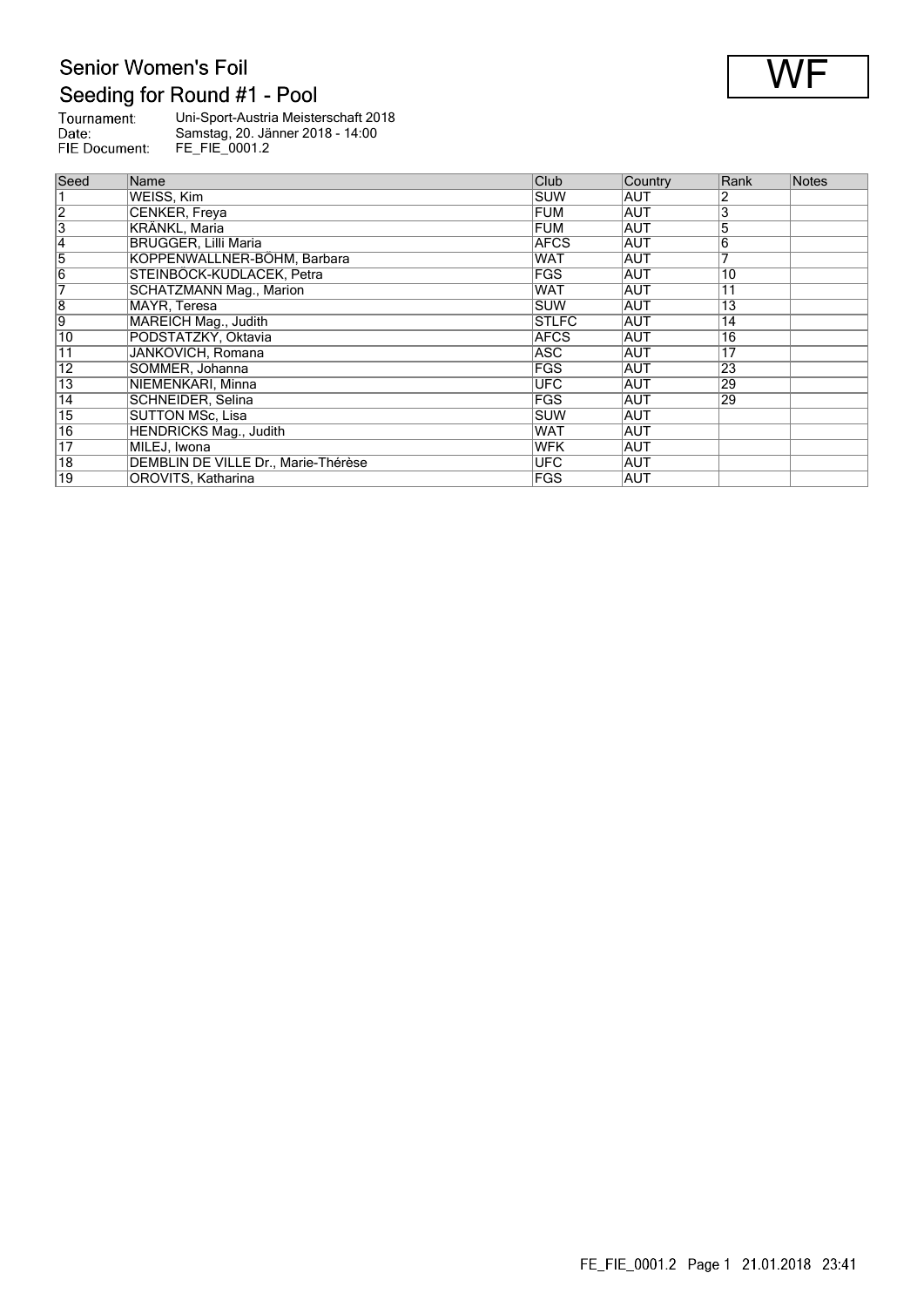## Round #1 Pool Results

Tournament: Uni-Sport-Austria Meisterschaft 2018 Todifiament.<br>Date:<br>FIE Document: Samstag, 20. Jänner 2018 - 14:00 FE\_FIE\_0007

|              | Strip 1                   | Referee(s):       |                |                |                |                |                        |                |                |                |      |     |    |        |
|--------------|---------------------------|-------------------|----------------|----------------|----------------|----------------|------------------------|----------------|----------------|----------------|------|-----|----|--------|
|              | 14:30                     | KUN, Kolosz (HUN) |                |                |                |                |                        |                |                |                |      |     |    |        |
| Name         |                           | Affiliation       | #              |                | $\overline{2}$ | 3              | $\boldsymbol{\Lambda}$ | 5              | 6              | v              | V/M  | TS. |    | TR Ind |
|              | SOMMER, Johanna           | FGS / AUT         | $\mathbf{1}$   |                | D3             | D <sub>0</sub> | V5                     | V5             | V5             | 3              | 0,60 | 18  | 17 |        |
|              | STEINBÖCK-KUDLACEK, Petra | FGS / AUT         | $\mathcal{P}$  | V5             |                | D <sub>0</sub> | V <sub>5</sub>         | V <sub>5</sub> | V5             | 4              | 0.80 | 20  | 13 | 7      |
| WEISS, Kim   |                           | SUW / AUT         | 3              | V5             | V5             |                | V5                     | V <sub>5</sub> | V <sub>5</sub> | 5              | 1,00 | 25  | 1  | 24     |
|              | NIEMENKARI, Minna         | UFC / AUT         | $\overline{4}$ | D <sub>2</sub> | D <sub>2</sub> | D <sub>0</sub> |                        | D <sub>3</sub> | D <sub>2</sub> | $\mathbf 0$    | 0,00 | 9   | 25 | $-16$  |
|              | SCHATZMANN Mag., Marion   | WAT / AUT         | 5              | D4             | D0             | D <sub>0</sub> | V <sub>5</sub>         |                | V <sub>5</sub> | $\overline{2}$ | 0,40 | 14  | 19 | $-5$   |
| MILEJ, Iwona |                           | WFK / AUT         | 6              | D1             | D <sub>3</sub> | D <sub>1</sub> | V5                     | D <sub>1</sub> |                |                | 0.20 | 11  | 22 | $-11$  |

| $\blacksquare$ | Strip 2                             | Referee(s):           |                |                |                |                |                |    |                |                |        |    |      |                   |
|----------------|-------------------------------------|-----------------------|----------------|----------------|----------------|----------------|----------------|----|----------------|----------------|--------|----|------|-------------------|
|                | 14:30                               | NOSEDA, Norbert (HUN) |                |                |                |                |                |    |                |                |        |    |      |                   |
| Name           |                                     | Affiliation           | #              | 1              | $\overline{2}$ | 3              | 4              | 5  | 6              | v              | V/M TS |    | - TR | Ind               |
| CENKER, Freya  |                                     | FUM / AUT             | $\mathbf{1}$   |                | V <sub>5</sub> | V5             | D4             | V5 | V <sub>5</sub> | 4              | 0.80   | 24 | 6    | 18                |
| MAYR, Teresa   |                                     | SUW / AUT             | $\mathcal{P}$  | D <sub>0</sub> |                | D <sub>2</sub> | D <sub>3</sub> | V5 | V <sub>5</sub> | $\overline{2}$ | 0.40   | 15 | 21   | -6                |
|                | KOPPENWALLNER-BÖHM, Barbara         | WAT / AUT             | 3              | D <sub>0</sub> | V5             |                | V5             | V5 | V <sub>5</sub> | 4              | 0,80   | 20 | 8    | $12 \overline{ }$ |
|                | PODSTATZKY, Oktavia                 | AFCS / AUT            | $\overline{4}$ | V5             | V <sub>5</sub> | D <sub>0</sub> |                | V5 | V <sub>5</sub> | 4              | 0,80   | 20 | 14   | 6                 |
|                | SCHNEIDER, Selina                   | FGS / AUT             | 5              | D0             | D4             | D1             | D <sub>0</sub> |    | V5             | 1              | 0.20   | 10 | 21   | -11               |
|                | DEMBLIN DE VILLE Dr., Marie-Thérèse | UFC / AUT             | 6              | D1             | D <sub>2</sub> | D <sub>0</sub> | D <sub>2</sub> | D1 |                | 0              | 0,00   | 6  | 25   | $-19$             |

| 3             | Strip 3<br>14:30            | Referee(s):<br>KRAVINA, Willy (WFA / AUT)<br>SOMOSKEOY, Peter (ASC / HUN) |                |                |                |                |                |                |                |                |                |        |                 |                 |       |
|---------------|-----------------------------|---------------------------------------------------------------------------|----------------|----------------|----------------|----------------|----------------|----------------|----------------|----------------|----------------|--------|-----------------|-----------------|-------|
| Name          |                             | Affiliation                                                               | #              |                | 2              | 3              | 4              | 5              | 6              | 7              | V              | V/M TS |                 | $TR$ Ind        |       |
|               | <b>SUTTON MSc, Lisa</b>     | SUW / AUT                                                                 |                |                | V5             | D <sub>3</sub> | D <sub>3</sub> | D <sub>1</sub> | D <sub>2</sub> | V <sub>5</sub> | $\overline{2}$ | 0,33   | 19              | 25              | $-6$  |
|               | OROVITS, Katharina          | FGS / AUT                                                                 | $\overline{2}$ | D <sub>2</sub> |                | D <sub>3</sub> | D <sub>0</sub> | D <sub>0</sub> | D <sub>1</sub> | D <sub>4</sub> | $\Omega$       | 0.00   | 10 <sup>°</sup> | 30              | $-20$ |
|               | <b>BRUGGER, Lilli Maria</b> | AFCS / AUT                                                                | 3              | V <sub>5</sub> | V <sub>5</sub> |                | V <sub>5</sub> | V <sub>5</sub> | V <sub>5</sub> | V <sub>5</sub> | 6              | 1,00   | 30              | 10 <sup>°</sup> | 20    |
|               | JANKOVICH, Romana           | ASC / AUT                                                                 | 4              | V <sub>5</sub> | V <sub>5</sub> | D <sub>2</sub> |                | D <sub>0</sub> | D <sub>1</sub> | D <sub>2</sub> | $\overline{2}$ | 0,33   | 15              | 23              | -8    |
|               | MAREICH Mag., Judith        | STLFC / AUT                                                               | 5              | V5             | V <sub>5</sub> | D <sub>0</sub> | V5.            |                | D <sub>0</sub> | V <sub>5</sub> | 4              | 0.67   | 20              | 11              | 9     |
| KRÄNKL, Maria |                             | FUM / AUT                                                                 | 6              | V5             | V5             | D <sub>2</sub> | V5             | V5             |                | V <sub>5</sub> | 5              | 0.83   | 27              | 12              | 15    |
|               | HENDRICKS Mag., Judith      | WAT / AUT                                                                 | 7              | D <sub>3</sub> | V <sub>5</sub> | D0             | V5             | D <sub>0</sub> | D <sub>3</sub> |                | $\overline{2}$ | 0,33   | 16              | 26              | $-10$ |

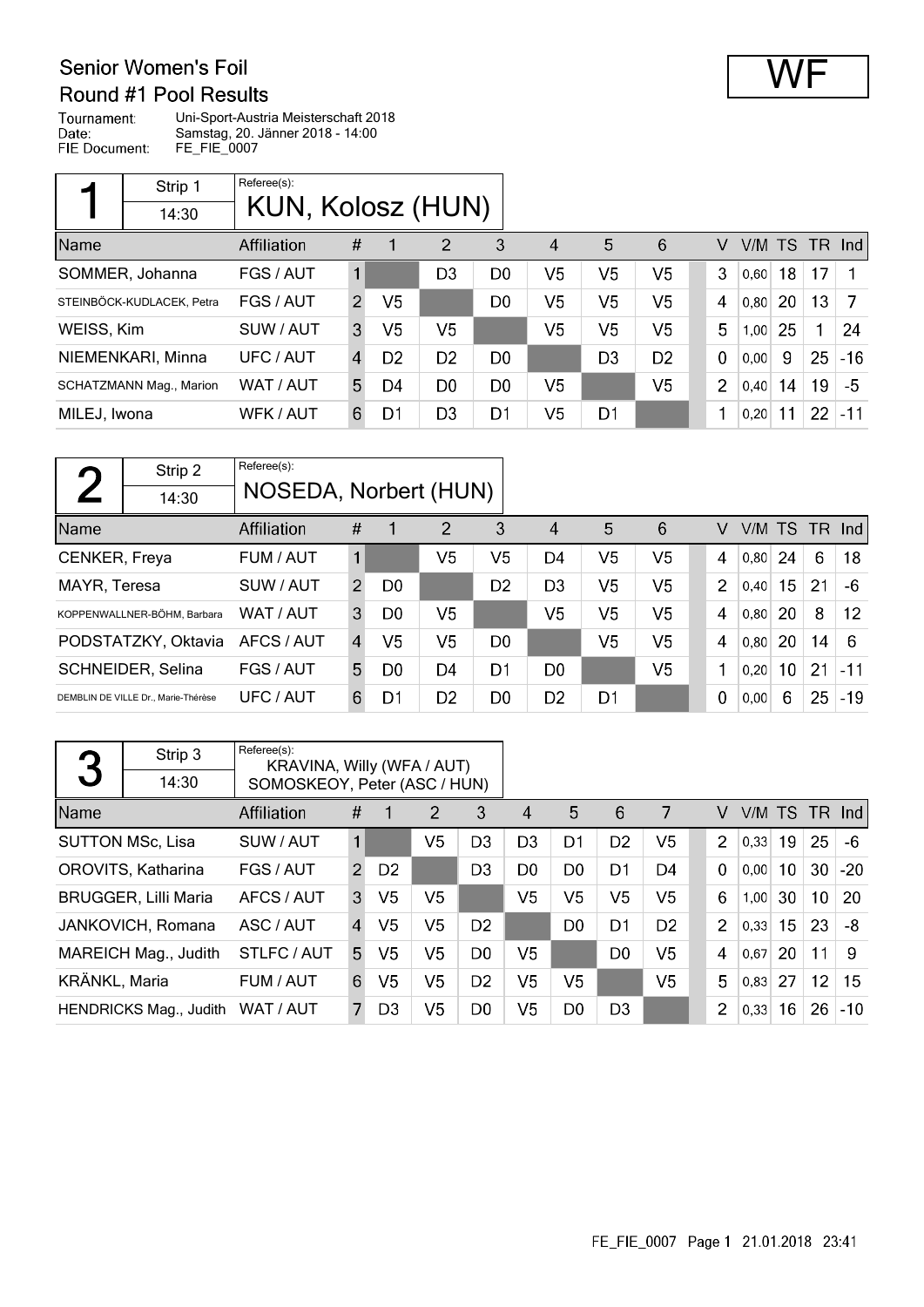## Senior Women's Foil Seeding for Round #2 - Pool



Tournament:<br>Date:<br>FIE Document: Uni-Sport-Austria Meisterschaft 2018 Samstag, 20. Jänner 2018 - 14:00 FE\_FIE\_0008

| Seed            | Name                                | <b>Club</b>  | Country    | $\vee$         | V/M            | <b>TS</b>       | <b>TR</b>       | Ind   | <b>Notes</b> |
|-----------------|-------------------------------------|--------------|------------|----------------|----------------|-----------------|-----------------|-------|--------------|
|                 | WEISS, Kim                          | <b>SUW</b>   | <b>AUT</b> | 5              | 1,00           | 25              |                 | $+24$ | Advanced     |
| $\overline{2}$  | <b>BRUGGER, Lilli Maria</b>         | <b>AFCS</b>  | <b>AUT</b> | 6              | 1,00           | $ 30\rangle$    | 10              | $+20$ | Advanced     |
| $\overline{3}$  | KRÄNKL. Maria                       | <b>FUM</b>   | <b>AUT</b> | 5              | 0,83           | 27              | 12              | $+15$ | Advanced     |
| 4               | CENKER, Freya                       | <b>FUM</b>   | <b>AUT</b> | 4              | 0, 80          | 24              | 6               | $+18$ | Advanced     |
| 5               | KOPPENWALLNER-BÖHM, Barbara         | WAT          | <b>AUT</b> | 4              | $ 0,80\rangle$ | 20              | 8               | $+12$ | Advanced     |
| $\overline{6}$  | STEINBÖCK-KUDLACEK, Petra           | FGS          | <b>AUT</b> | 4              | 0.80           | 20              | 13              | $+7$  | Advanced     |
| 7               | PODSTATZKY, Oktavia                 | <b>AFCS</b>  | <b>AUT</b> | 4              | $ 0,80\rangle$ | $\overline{20}$ | 14              | $+6$  | Advanced     |
| $\overline{8}$  | MAREICH Mag., Judith                | <b>STLFC</b> | <b>AUT</b> | 4              | 0.67           | 20              | 11              | $+9$  | Advanced     |
| 9               | SOMMER, Johanna                     | FGS          | <b>AUT</b> | 3              | 0,60           | 18              | 17              | $+1$  | Advanced     |
| 10              | <b>SCHATZMANN Mag., Marion</b>      | <b>WAT</b>   | <b>AUT</b> | $\overline{2}$ | 0, 40          | 14              | 19              | $-5$  | Advanced     |
| 11              | MAYR, Teresa                        | <b>SUW</b>   | <b>AUT</b> | $\overline{2}$ | $ 0,40\rangle$ | 15              | $\overline{21}$ | -6    | Advanced     |
| $\overline{12}$ | SUTTON MSc. Lisa                    | <b>SUW</b>   | <b>AUT</b> | $\overline{2}$ | 0,33           | 19              | 25              | -6    | Advanced     |
| 13              | JANKOVICH, Romana                   | ASC          | <b>AUT</b> | 2              | 0,33           | 15              | 23              | -8    | Advanced     |
| 14              | HENDRICKS Mag., Judith              | <b>WAT</b>   | <b>AUT</b> | $\overline{2}$ | 0,33           | 16              | 26              | -10   | Advanced     |
| 15              | MILEJ, Iwona                        | <b>WFK</b>   | <b>AUT</b> | 1              | 0,20           | 11              | 22              | $-11$ | Advanced     |
| 16              | SCHNEIDER, Selina                   | <b>FGS</b>   | <b>AUT</b> | 1              | 0,20           | $\overline{10}$ | $\overline{21}$ | $-11$ | Advanced     |
| $\overline{17}$ | NIEMENKARI, Minna                   | <b>UFC</b>   | <b>AUT</b> | 0              | 0,00           | 19              | 25              | -16   | Advanced     |
| $\overline{18}$ | DEMBLIN DE VILLE Dr., Marie-Thérèse | <b>UFC</b>   | <b>AUT</b> | 0              | 0.00           | $\overline{6}$  | 25              | -19   | Advanced     |
| $\overline{19}$ | OROVITS, Katharina                  | FGS          | <b>AUT</b> | 0              | 0,00           | 10              | 30              | -20   | Eliminated   |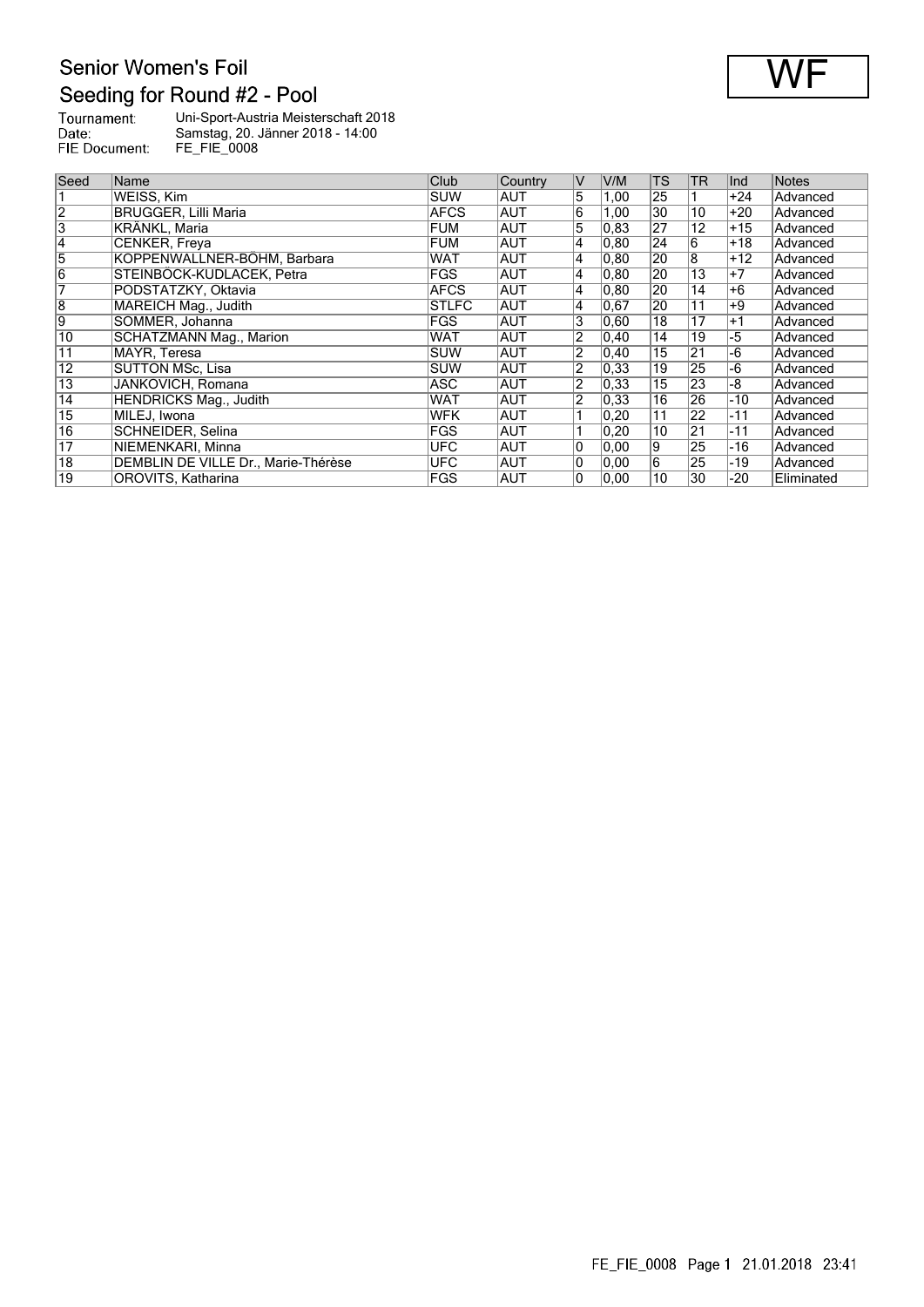### Round #2 Pool Results Tournament:

Uni-Sport-Austria Meisterschaft 2018 Date: Samstag, 20. Jänner 2018 - 14:00 FIE Document: FE\_FIE\_0007

|            | Strip 1                             | Referee(s):                  |               |                |                |                |                |                |                |                |        |    |                |          |
|------------|-------------------------------------|------------------------------|---------------|----------------|----------------|----------------|----------------|----------------|----------------|----------------|--------|----|----------------|----------|
|            | 14:30                               | BUGARIN, Dimitri (WAT / SRB) |               |                |                |                |                |                |                |                |        |    |                |          |
| Name       |                                     | Affiliation                  | #             | 1              | $\overline{2}$ | 3              | 4              | 5              | 6              | V              | V/M TS |    |                | $TR$ Ind |
| WEISS, Kim |                                     | SUW / AUT                    | 1             |                | V <sub>5</sub> | V5             | V <sub>5</sub> | V5             | V <sub>5</sub> | 5              | 1,00   | 25 | $\overline{2}$ | 23       |
|            | <b>SUTTON MSc, Lisa</b>             | SUW / AUT                    | $\mathcal{P}$ | D <sub>0</sub> |                | V5             | V <sub>5</sub> | D <sub>3</sub> | V <sub>5</sub> | 3              | 0,60   | 18 | 19             | $-1$     |
|            | DEMBLIN DE VILLE Dr., Marie-Thérèse | UFC / AUT                    | 3             | D <sub>0</sub> | D <sub>3</sub> |                | D <sub>0</sub> | D <sub>0</sub> | D <sub>3</sub> | $\Omega$       | 0.00   | 6  | 25             | $-19$    |
|            | STEINBÖCK-KUDLACEK, Petra           | FGS / AUT                    | 4             | D1             | D <sub>3</sub> | V5             |                | V <sub>5</sub> | D <sub>1</sub> | $\overline{2}$ | 0,40   | 15 | 19             | $-4$     |
|            | PODSTATZKY, Oktavia                 | AFCS / AUT                   | 5             | D1             | V <sub>5</sub> | V <sub>5</sub> | D <sub>4</sub> |                | V <sub>5</sub> | 3              | 0,60   | 20 | 15             | 5        |
|            | JANKOVICH, Romana                   | ASC / AUT                    | 6             | D <sub>0</sub> | D <sub>3</sub> | V <sub>5</sub> | V5             | D <sub>2</sub> |                | $\overline{2}$ | 0,40   | 15 | 19             | $-4$     |

| $\Gamma$     | Strip 2                       | Referee(s):                  |               |                |                |                |                |                |                |                |      |    |    |                 |
|--------------|-------------------------------|------------------------------|---------------|----------------|----------------|----------------|----------------|----------------|----------------|----------------|------|----|----|-----------------|
|              | 14:30                         | SOMOSKEOY, Peter (ASC / HUN) |               |                |                |                |                |                |                |                |      |    |    |                 |
| Name         |                               | Affiliation                  | #             | 1              | $\overline{2}$ | 3              | $\overline{4}$ | 5              | 6              | v              |      |    |    | $V/M$ TS TR Ind |
|              | KOPPENWALLNER-BÖHM, Barbara   | WAT / AUT                    |               |                | V <sub>5</sub> | V <sub>5</sub> | V5             | D <sub>2</sub> | V <sub>5</sub> | 4              | 0.80 | 22 | 9  | 13              |
|              | <b>HENDRICKS Mag., Judith</b> | WAT / AUT                    | $\mathcal{P}$ | D1             |                | D <sub>0</sub> | V <sub>5</sub> | D <sub>1</sub> | D <sub>0</sub> | 1              | 0.20 | 7  | 20 | $-13$           |
| MAYR, Teresa |                               | SUW / AUT                    | 3             | D1             | V5             |                | V <sub>5</sub> | D <sub>3</sub> | D <sub>1</sub> | $\overline{2}$ | 0,40 | 15 | 16 | $-1$            |
|              | NIEMENKARI, Minna             | UFC / AUT                    | 4             | D1             | D <sub>0</sub> | D <sub>1</sub> |                | D <sub>0</sub> | D <sub>1</sub> | $\mathbf 0$    | 0,00 | 3  | 25 | $-22$           |
|              | <b>BRUGGER, Lilli Maria</b>   | AFCS / AUT                   | 5             | V <sub>5</sub> | V <sub>5</sub> | V <sub>5</sub> | V <sub>5</sub> |                | V <sub>5</sub> | 5              | 1,00 | 25 | 8  | 17              |
|              | MAREICH Mag., Judith          | STLFC / AUT                  | 6             | D1             | V <sub>5</sub> | V <sub>5</sub> | V5             | D <sub>2</sub> |                | 3              | 0,60 | 18 | 12 | 6               |

|               | Strip 3                        | Referee(s):                    |               |                |                |                |                        |                |                |                |        |    |    |        |
|---------------|--------------------------------|--------------------------------|---------------|----------------|----------------|----------------|------------------------|----------------|----------------|----------------|--------|----|----|--------|
| 3             | 14:30                          | BRESSLAUER, Tobias (SUW / AUT) |               |                |                |                |                        |                |                |                |        |    |    |        |
| Name          |                                | Affiliation                    | #             | 1              | $\overline{2}$ | 3              | $\boldsymbol{\Lambda}$ | 5              | 6              | V              | V/M TS |    |    | TR Ind |
| KRÄNKL, Maria |                                | FUM / AUT                      |               |                | D1             | V5             | V <sub>5</sub>         | V5             | V <sub>5</sub> | 4              | 0.80   | 21 | 5  | 16     |
| CENKER, Freya |                                | FUM / AUT                      | $\mathcal{P}$ | V5             |                | V <sub>5</sub> | V <sub>5</sub>         | V <sub>5</sub> | V <sub>5</sub> | 5              | 1,00   | 25 | 3  | 22     |
|               | SCHNEIDER, Selina              | FGS / AUT                      | 3             | D <sub>0</sub> | D <sub>1</sub> |                | D <sub>3</sub>         | V <sub>4</sub> | D <sub>3</sub> | 1              | 0.20   | 11 | 21 | $-10$  |
|               | SOMMER, Johanna                | FGS / AUT                      | 4             | D <sub>0</sub> | D <sub>0</sub> | V5             |                        | V <sub>5</sub> | V <sub>5</sub> | 3              | 0,60   | 15 | 16 | $-1$   |
| MILEJ, Iwona  |                                | WFK / AUT                      | 5             | D <sub>0</sub> | D <sub>0</sub> | D <sub>1</sub> | D1                     |                | D <sub>1</sub> | $\mathbf 0$    | 0.00   | 3  | 24 | $-21$  |
|               | <b>SCHATZMANN Mag., Marion</b> | WAT / AUT                      | 6             | D0             | D1             | V5             | D <sub>2</sub>         | V <sub>5</sub> |                | $\overline{2}$ | 0,40   | 13 | 19 | -6     |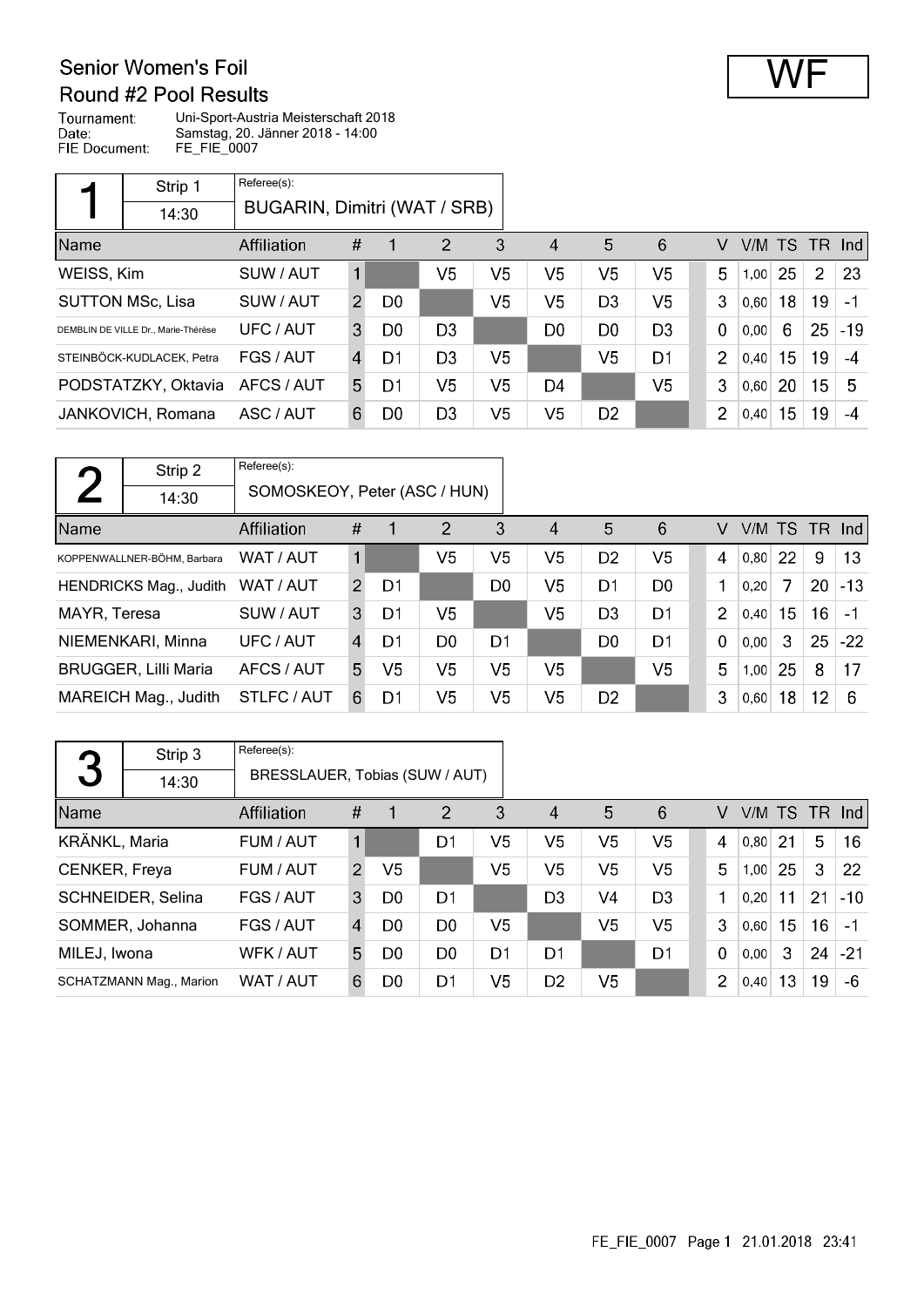

| Tournament:   | Uni-Sport-Austria Meisterschaft 2018 |
|---------------|--------------------------------------|
| Date:         | Samstag, 20. Jänner 2018 - 14:00     |
| FIE Document: | <b>FE FIE 0008</b>                   |

| Seed            | Name                                | Club         | Country    | IV             | V/M   | <b>TS</b>       | TR              | Ind   | <b>Notes</b> |
|-----------------|-------------------------------------|--------------|------------|----------------|-------|-----------------|-----------------|-------|--------------|
|                 | WEISS, Kim                          | SUW          | <b>AUT</b> | 10             | 1,00  | 50              | 3               | $+47$ | Advanced     |
| $\overline{2}$  | <b>BRUGGER, Lilli Maria</b>         | <b>AFCS</b>  | AUT        | 11             | 1,00  | 55              | $\overline{18}$ | $+37$ | Advanced     |
| $\overline{3}$  | CENKER, Freya                       | FUM          | AUT        | 9              | 0,90  | 49              | 9               | $+40$ | Advanced     |
| 4               | KRÄNKL, Maria                       | FUM          | <b>AUT</b> | 9              | 0.82  | 48              | 17              | $+31$ | Advanced     |
| $\overline{5}$  | KOPPENWALLNER-BÖHM, Barbara         | <b>WAT</b>   | AUT        | 8              | 0,80  | 42              | 17              | $+25$ | Advanced     |
| $\overline{6}$  | PODSTATZKY, Oktavia                 | <b>AFCS</b>  | <b>AUT</b> | 7              | 0,70  | 40              | 29              | $+11$ | Advanced     |
| 7               | MAREICH Mag., Judith                | <b>STLFC</b> | AUT        |                | 0.64  | 38              | 23              | $+15$ | Advanced     |
| $\overline{8}$  | STEINBÖCK-KUDLACEK. Petra           | <b>FGS</b>   | <b>AUT</b> | 6              | 0,60  | $\overline{35}$ | $\overline{32}$ | $+3$  | Advanced     |
| 9               | SOMMER, Johanna                     | FGS          | AUT        | $\overline{6}$ | 0,60  | $\overline{33}$ | 33              | 0     | Advanced     |
| 10              | SUTTON MSc. Lisa                    | <b>ISUW</b>  | <b>AUT</b> | 5              | 0.45  | 37              | 44              | $-7$  | Advanced     |
| $\overline{11}$ | MAYR, Teresa                        | ∣SUW         | AUT        | 4              | 0,40  | 30              | 37              | $-7$  | Advanced     |
| $\overline{12}$ | SCHATZMANN Mag., Marion             | <b>WAT</b>   | <b>AUT</b> | 4              | 0,40  | 27              | 38              | $-11$ | Advanced     |
| $\overline{13}$ | JANKOVICH, Romana                   | <b>ASC</b>   | AUT        | 4              | 0,36  | 30              | 42              | -12   | Advanced     |
| 14              | HENDRICKS Mag., Judith              | <b>WAT</b>   | AUT        | 3              | 0,27  | 23              | 46              | -23   | Advanced     |
| $\overline{15}$ | SCHNEIDER, Selina                   | <b>FGS</b>   | <b>AUT</b> | 2              | 0,20  | $\overline{21}$ | 42              | -21   | Advanced     |
| 16              | MILEJ, Iwona                        | <b>WFK</b>   | <b>AUT</b> |                | 0, 10 | 14              | 46              | -32   | Advanced     |
| 17T             | NIEMENKARI, Minna                   | <b>UFC</b>   | AUT        | 0              | 0.00  | $\overline{12}$ | 50              | -38   | Eliminated   |
| 17T             | DEMBLIN DE VILLE Dr., Marie-Thérèse | <b>UFC</b>   | AUT        | 0              | 0.00  | $\overline{12}$ | 50              | -38   | Eliminated   |
| $\overline{19}$ | OROVITS, Katharina                  | <b>FGS</b>   | AUT        |                |       |                 |                 |       | Eliminated   |

FE\_FIE\_0008 Page 1 21.01.2018 23:41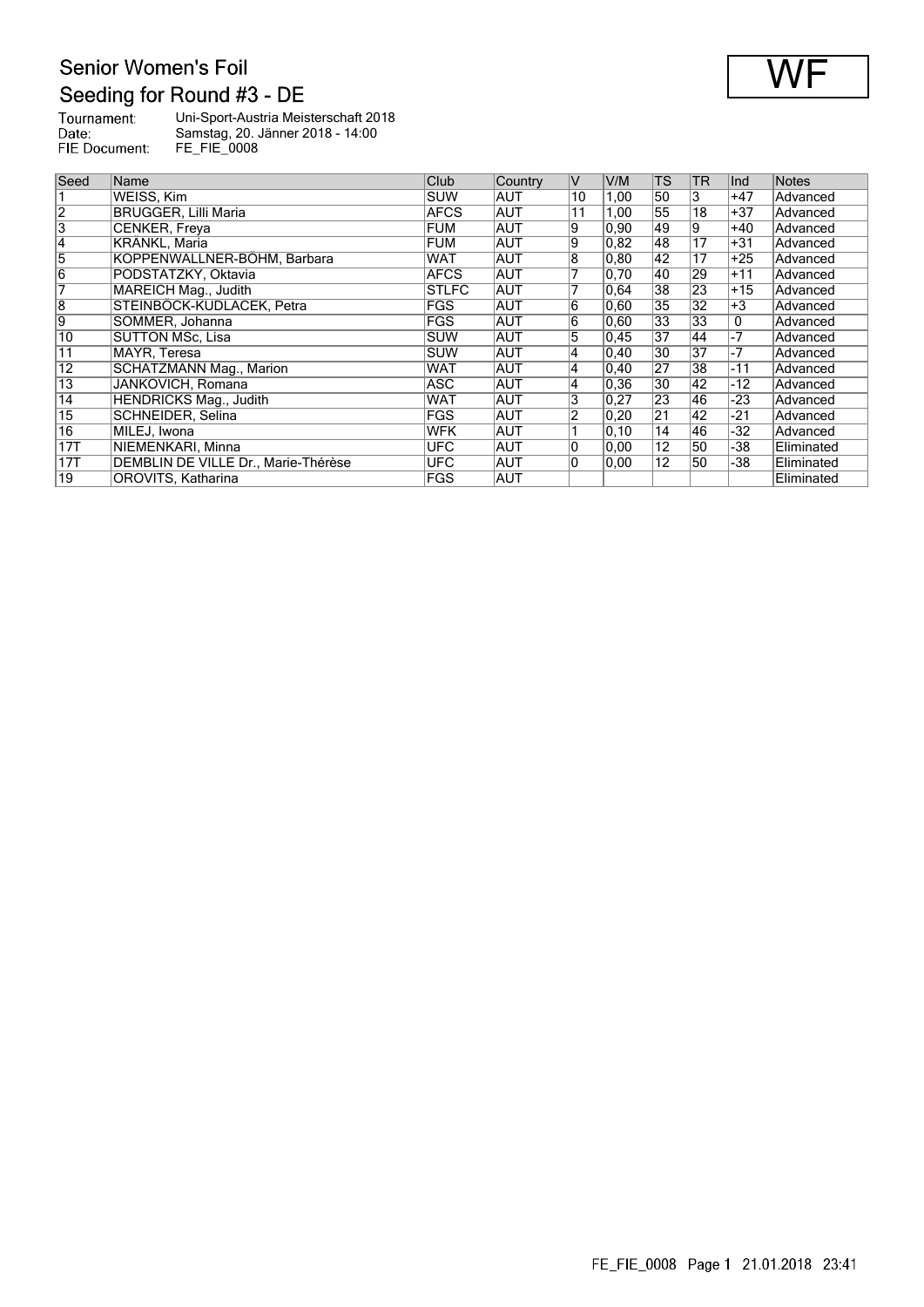#### Senior Women's Foil - Round #3 - DE (Table of 16)

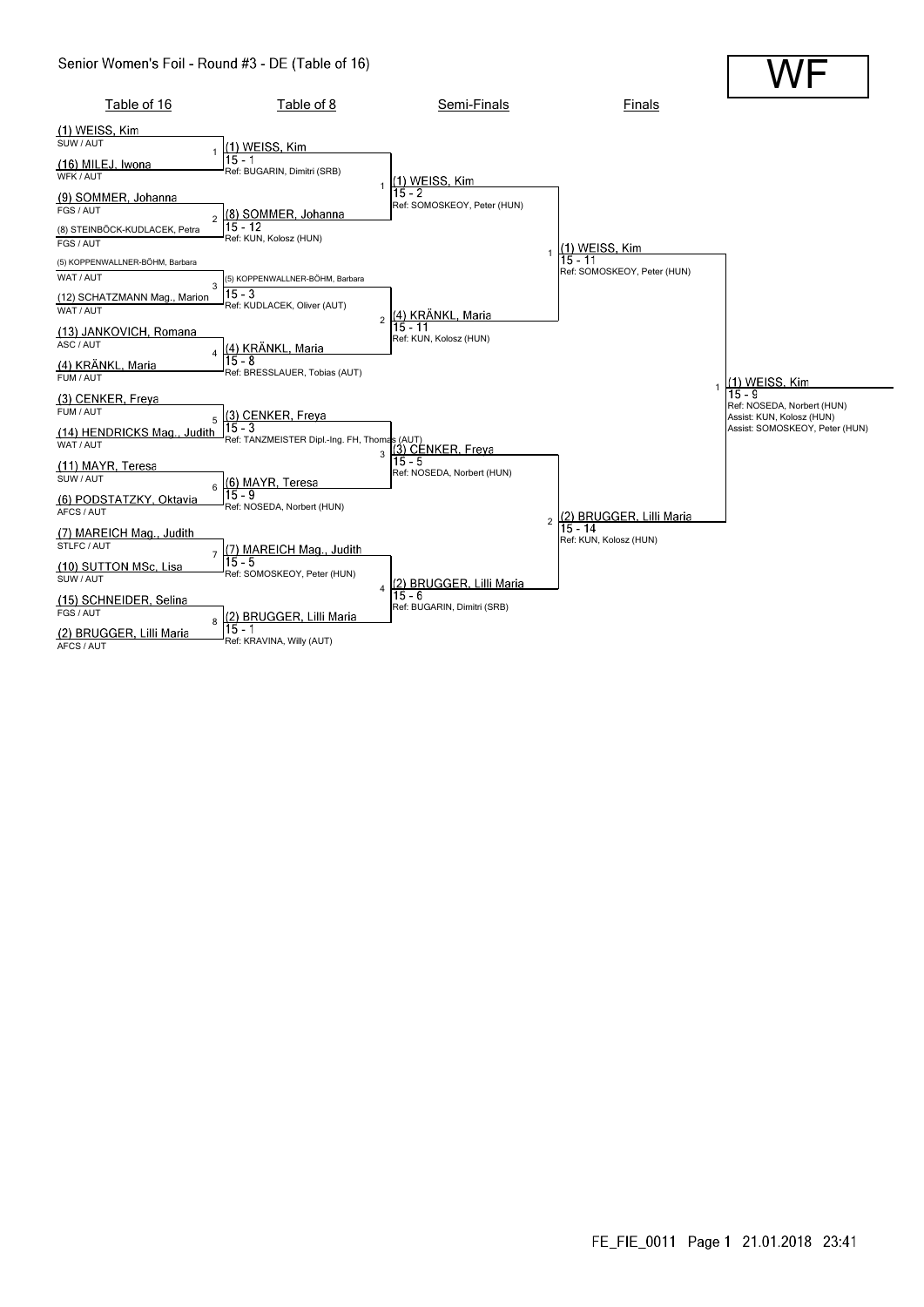## Senior Women's Foil **Final Ranking**

| Tournament:   | Uni-Sport-Austria Meisterschaft 2018 |
|---------------|--------------------------------------|
| Date:         | Samstag, 20. Jänner 2018 - 14:00     |
| FIE Document: | FE FIE 0012                          |

| Place           | Name                                | Country    | <b>Birthdate</b> |
|-----------------|-------------------------------------|------------|------------------|
|                 | WEISS, Kim                          | AUT        | 08.09.1991       |
| $\overline{2}$  | <b>BRUGGER, Lilli Maria</b>         | <b>AUT</b> | 13.05.2000       |
| $\overline{3T}$ | CENKER, Freya                       | AUT        | 26.07.1994       |
| 3T              | KRÄNKL, Maria                       | <b>AUT</b> | 13.04.1996       |
| $\overline{5}$  | KOPPENWALLNER-BÖHM, Barbara         | <b>AUT</b> | 06.05.1964       |
| $\overline{6}$  | MAREICH Mag., Judith                | AUT        | 21.02.1980       |
| 7               | SOMMER, Johanna                     | <b>AUT</b> | 12.06.2001       |
| $\overline{8}$  | MAYR. Teresa                        | <b>AUT</b> | 04.07.1987       |
| $\overline{9}$  | PODSTATZKY, Oktavia                 | AUT        | 07.03.2001       |
| 10              | STEINBÖCK-KUDLACEK, Petra           | AUT        | 02.05.1975       |
| $\overline{11}$ | <b>SUTTON MSc. Lisa</b>             | <b>AUT</b> | 23.04.1974       |
| $\overline{12}$ | <b>SCHATZMANN Mag., Marion</b>      | AUT        | 17.02.1991       |
| 13              | JANKOVICH, Romana                   | <b>AUT</b> | 11.12.1996       |
| 14              | <b>HENDRICKS Mag., Judith</b>       | <b>AUT</b> | 26.07.1949       |
| $\overline{15}$ | SCHNEIDER, Selina                   | AUT        | 07.04.2002       |
| $\overline{16}$ | MILEJ, Iwona                        | <b>AUT</b> | 01.01.1980       |
| 17T             | NIEMENKARI, Minna                   | AUT        | 01.01.1974       |
| 17T             | DEMBLIN DE VILLE Dr., Marie-Thérèse | AUT        | 13.05.1981       |
| $\overline{19}$ | OROVITS, Katharina                  | AUT        | 16.10.2001       |